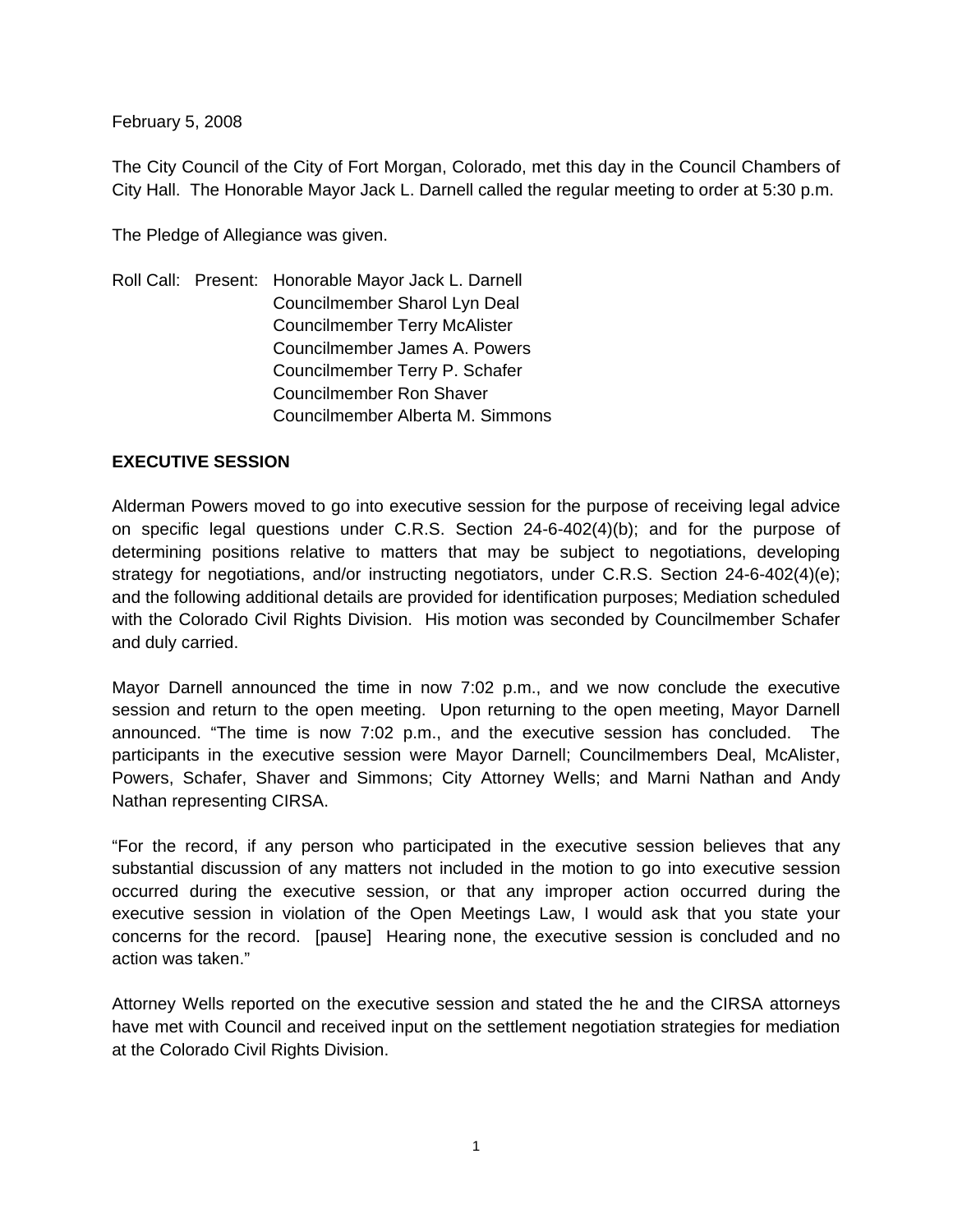The regular meeting was also attended by City Manager Michael Nagy, City Attorney Jeffrey Wells, Fire Chief Brad Parker, Police Chief Keith Kuretich, City Treasurer Pixie Jones, Utility Directors Gary Dreessen and Bob Weimer and City Clerk Andrea Strand.

#### **FIRE DEPARTMENT ANNUAL AWARDS**

Ken Breneman introduced Cynthia Arreola who is a student at Baker Central School in Fort Morgan. While at school, she noticed smoke coming from a home, she reported it to the teacher, who called 911. He stated that because of her observation and prompt reporting, the Fire Department was able to respond and prevent further damage to the home. Chief Parker presented her with a Certificate of Appreciation from the Fort Morgan Fire Department.

### **FIRE DEPARTMENT ANNUAL REPORT**

Chief Parker presented the 2007 Annual Fire Department Report to Council. He highlighted the number of fire calls, hours of training and reported that there are 31 firefighters as of January 1, 2008. He also provided a report from the Fire Marshal. This report summarized the statistics from the Fire Marshal and the fire prevention education conducted throughout the year.

## **CONTRACT TO LEASE REAL ESTATE BETWEEN THE CITY OF FORT MORGAN AND BRIAN KEMBEL**

Attorney Wells stated that the corrections had been made to the contract addressed at the last meeting. He asked for direction from Council on the issue of a well being drilled on the property. Community Services Director Shedd informed Council that he had contacted Mr. Kembel who stated that the maximum number of cattle he would place on the property would be 25 pairs (cow/calf). He also reported that Mr. Kembel signed the proposed contract and had paid the rent as outlined in the contract. He understands that it is being presented to Council and subject to their approval. Discussion of well use continued. Attorney Wells summarized that staff would need to determine the restrictions placed on the Conservation Easement relevant to drilling a well and to make sure we don't have any augmentation requirements and reflect this in the contact. Mayor Darnell asked that the item be placed on the March 4 agenda as a regular item to allow staff to research the well issue.

# **FIRST READING OF AN ORDINANCE ENTITLED "AN ORDINANCE AMENDING THE APPROPRIATION OF CERTAIN MONIES FOR THE BUDGET YEAR 2007 OF THE CITY OF FORT MORGAN, COLORADO, TO THE YEAR ENDING DECEMBER 31, 2007"**

### **PRESENTATION STATEMENT:**

Treasurer Jones noted for Council consideration on first reading, an Ordinance which would amend the 2007 Budget. The three funds affected are the Golf Fund, Fiber Network Fund and the Perpetual Care Fund. Said Ordinance being in words, letters and figures as follows, to-wit: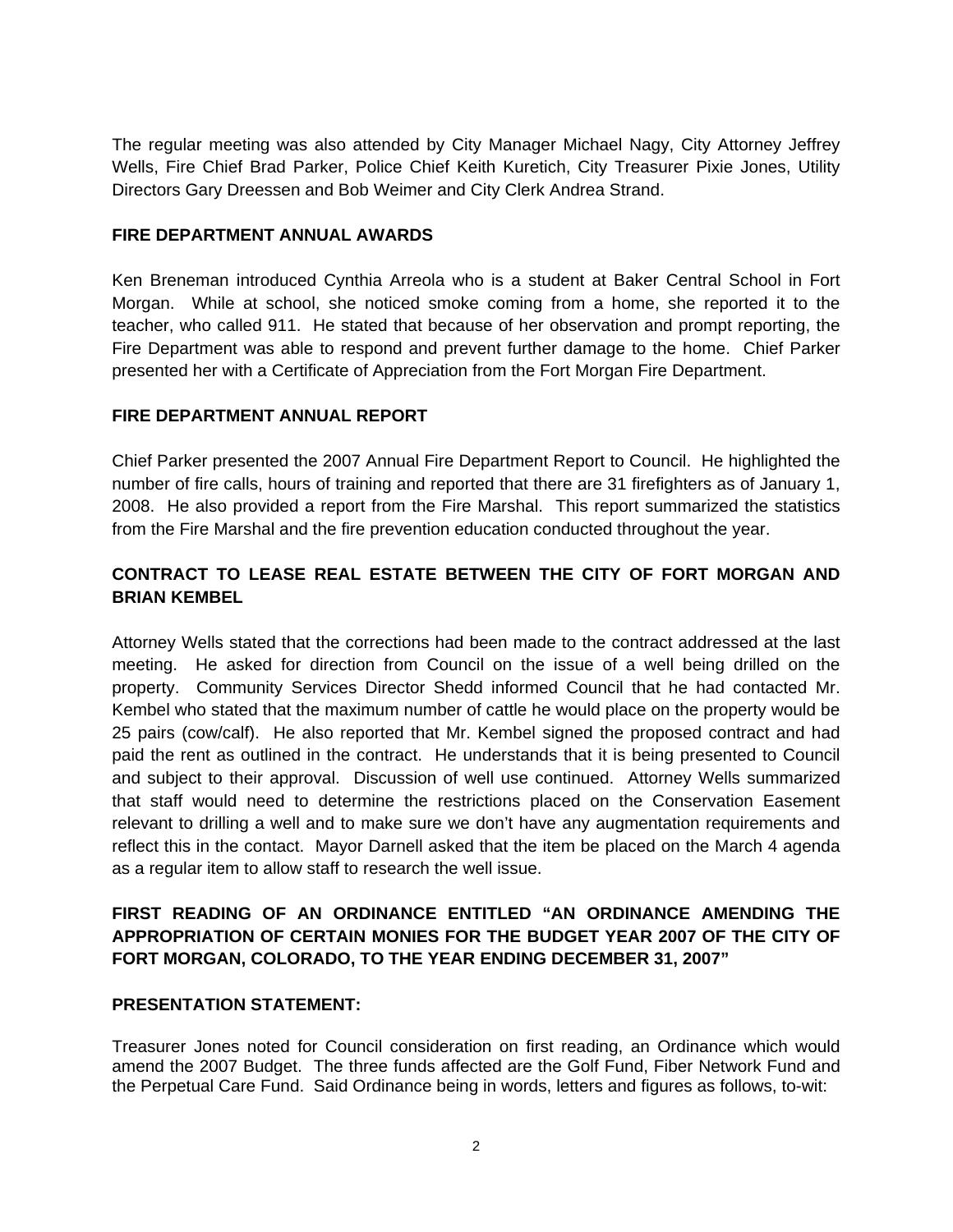#### **ORDINANCE NO. \_\_\_\_\_**

# **AN ORDINANCE AMENDING THE APPROPRIATION OF CERTAIN MONIES FOR THE BUDGET YEAR 2007 OF THE CITY OF FORT MORGAN, COLORADO, TO THE YEAR ENDING DECEMBER 31, 2007**

UPON AND PURSUANT to the revised estimate of the probable revenue and expenses submitted to the City Council of the City of Fort Morgan, Colorado, and upon a budget made by said Council, and for the purpose of raising funds to defray all expenses of conducting the business of the government of the City and payment of all liabilities of the City falling due or accruing during the fiscal year ending December 31, 2007; and,

WHEREAS, the following expenditures from monies which are available for the purpose could not be foreseen or were not anticipated at the time of the adoption of the 2007 municipal budget in 2006.

BE IT ORDAINED BY THE CITY COUNCIL OF THE CITY OF FORT MORGAN, COLORADO:

 Of the monies arising from electric, water, gas, sewer, and sanitation charges, taxes, fines, licenses and all other sources of monies of the City of Fort Morgan, the appropriation to the several funds of said City for the purposes of operations, debt service and capital outlays is amended as follows and attached hereto and incorporated herein by reference:

| <b>Fund</b>                | Original<br>Appropriation |         | Amendment |        | Amended<br>Appropriation |         |
|----------------------------|---------------------------|---------|-----------|--------|--------------------------|---------|
| <b>Golf Fund</b>           |                           | 818,677 | \$        | 5,000  | S                        | 823,677 |
| <b>Fiber Network Fund</b>  | S                         | 27,000  | \$        | 1,000  | \$                       | 28,000  |
| <b>Perpetual Care Fund</b> | \$                        | 17,100  | \$        | 5,000  | \$                       | 22,100  |
| <b>Total</b>               | S.                        | 862,777 | \$        | 11,000 |                          | 873,777 |

|                            | Original        |         |           |        | <b>Amended</b>  |         |  |  |
|----------------------------|-----------------|---------|-----------|--------|-----------------|---------|--|--|
| <i>FUND</i>                | <b>Revenues</b> |         | Amendment |        | <b>Revenues</b> |         |  |  |
| Golf Fund                  | \$              | 740,451 | \$        | 5,000  | \$              | 745,451 |  |  |
| <b>Fiber Network Fund</b>  | \$              | 27,500  | \$        | 1,000  | \$              | 28,500  |  |  |
| <b>Perpetual Care Fund</b> | \$              | 19,500  | \$        | 5,000  | \$              | 24,500  |  |  |
|                            |                 |         |           |        |                 |         |  |  |
| Total                      | \$              | 787,451 | \$        | 11,000 | \$              | 798,451 |  |  |

INTRODUCED, READ ON FIRST READING AND ORDERED PUBLISHED this 5TH day of February, 2008.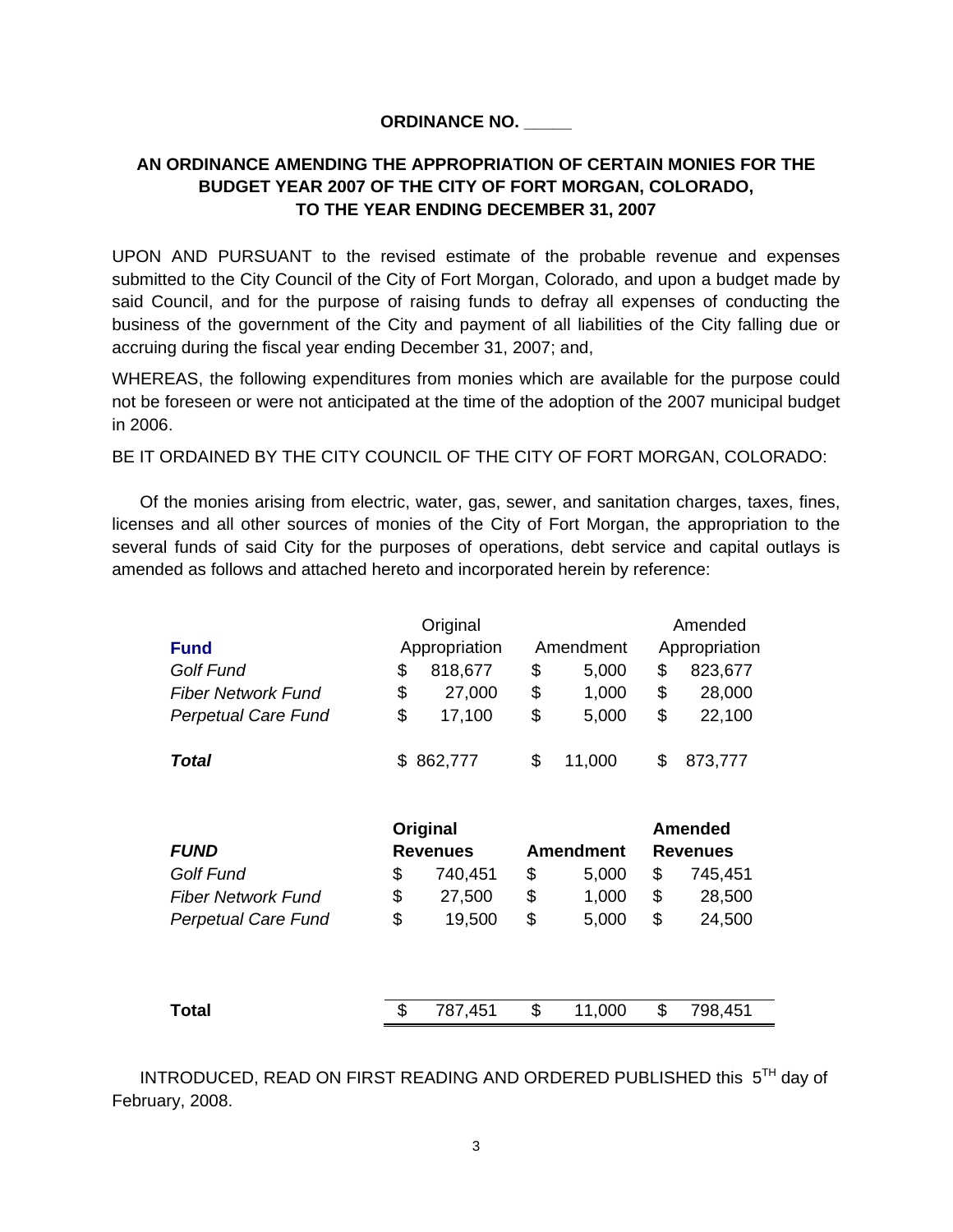# [SEAL] THE CITY COUNCIL OF THE CITY OF FORT MORGAN, COLORADO

ATTEST:

 By: /s/ Jack L. Darnell discussion of the contract of the Mayor Mayor

/s/ Andrea J. Strand City Clerk

### **RESOLUTION:**

Councilmember Powers offered the following Resolution and moved for its adoption. His motion was seconded by Councilmember Simmons; said Resolution being in words, letters and figures as follows, to-wit:

BE IT RESOLVED BY THE COUNCIL OF THE CITY OF FORT MORGAN, COLORADO, that the foregoing Ordinance entitled above; and the same is hereby ordered published in the City of Fort Morgan, Colorado, not less than ten days before further consideration; and that said Ordinance again be presented to this Council at the expiration of said period of publication for final action thereof.

PASSED, APPROVED AND ADOPTED this  $5<sup>th</sup>$  day of February, 2008 the vote upon roll call being as follows: Ayes: Mayor Darnell; Councilmembers Deal, McAlister, Powers, Schafer, Shaver and Simmons. Nays: None.

# **FIRST READING OF AN ORDINANCE ENTITLED "AN ORDINANCE AMENDING THE APPROPRIATION OF CERTAIN MONIES FROM THE BUDGET YEAR 2007 OF THE CITY OF FORT MORGAN, COLORADO, TO THE YEAR ENDING DECEMBER 31, 2008**

### **PRESENTATION STATEMENT:**

Treasurer Jones noted for Council consideration on first reading, an Ordinance which would amend the 2008 Budget Appropriation. She explained these were capital outlay items from the 2007 budget year and needed to be moved to the 2008 budget. Said Ordinance being in words, letters and figures as follows, to-wit:

### **ORDINANCE NO. \_\_\_\_\_**

## **AN ORDINANCE AMENDING THE APPROPRIATION OF CERTAIN MONIES FROM THE BUDGET YEAR 2007 OF THE CITY OF FORT MORGAN, COLORADO, TO THE YEAR ENDING DECEMBER 31, 2008**

UPON AND PURSUANT to the revised estimate of the probable revenue and expenses submitted to the City Council of the City of Fort Morgan, Colorado, and upon a budget made by said Council, and for the purpose of raising funds to defray all expenses of conducting the business of the government of the City and payment of all liabilities of the City falling due or accruing during the fiscal year ending December 31, 2007; and,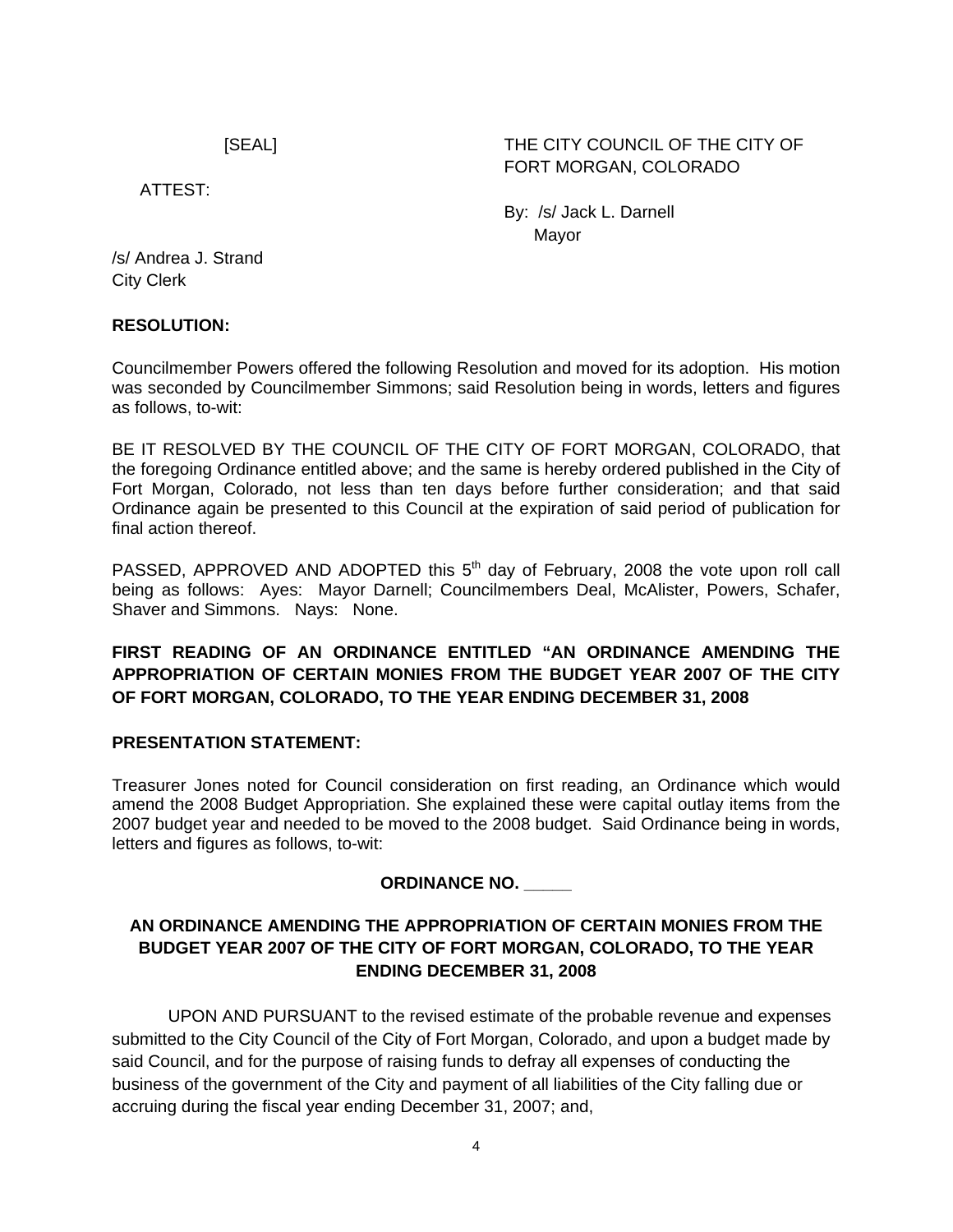WHEREAS, the following expenditures from monies which were available in 2007 for the purpose have not been received even though they were ordered during the 2007 municipal budget process.

#### BE IT ORDAINED BY THE CITY COUNCIL OF THE CITY OF FORT MORGAN, COLORADO:

Of the monies arising from electric, water, gas, sewer, and sanitation charges, taxes, fines, licenses and all other sources of monies of the City of Fort Morgan, the appropriation to the several funds of said City for the purposes of operations, debt service and capital outlays is amended as follows:

|                                 | Original      |              |    | Amended   |                  |  |
|---------------------------------|---------------|--------------|----|-----------|------------------|--|
| Fund                            | Appropriation |              |    | Amendment | Appropriation    |  |
| General Fund                    | S             | 9,188,623    | \$ | 22,500    | \$9,211,123      |  |
| After School Program            |               |              |    |           |                  |  |
| Fund                            | \$            | 57,818       |    | 0         | \$<br>57,818     |  |
| Capital Improvement Fund        | \$            | 3,243,623    | \$ | 95,000    | 3,338,623<br>\$  |  |
| <b>Golf Fund</b>                | \$            | 832,752      | \$ | 0         | \$<br>832,752    |  |
| <b>Conservation Trust Fund</b>  | \$            | 103,150      | \$ | 0         | \$<br>103,150    |  |
| Electric Fund                   | S             | 16,542,980   | \$ | 0         | \$16,542,980     |  |
| Water Fund                      | \$            | 5,937,161    | \$ | 0         | \$5,937,161      |  |
| Gas Fund                        | \$            | 5,369,291    | \$ | 0         | 5,369,291<br>\$. |  |
| Sewer Fund                      | \$            | 1,923,665    | \$ | 26,690    | 1,950,355<br>\$. |  |
| Sanitation Fund                 | \$            | 1,262,000    | \$ | 0         | 1,262,000<br>\$. |  |
| <b>Fiber Optic Network Fund</b> | \$            | 27,100       | \$ | 0         | \$<br>27,100     |  |
| Perpetual. Care Fund            | \$            | 15,200       | \$ | 0         | \$<br>15,200     |  |
| Self Insurance Fund             | \$            | 2,500,025    | \$ | 0         | 2,500,025<br>S   |  |
|                                 |               |              |    |           |                  |  |
| Total                           |               | \$47,003,388 | \$ | 144,190   | \$47,147,578     |  |

INTRODUCED, READ ON FIRST READING AND ORDERED PUBLISHED this 5<sup>th</sup> day of February, 2008.

### THE CITY COUNCIL OF THE CITY OF FORT MORGAN, COLORADO

[SEAL]

 By: /s/ Jack L. Darnell Mayor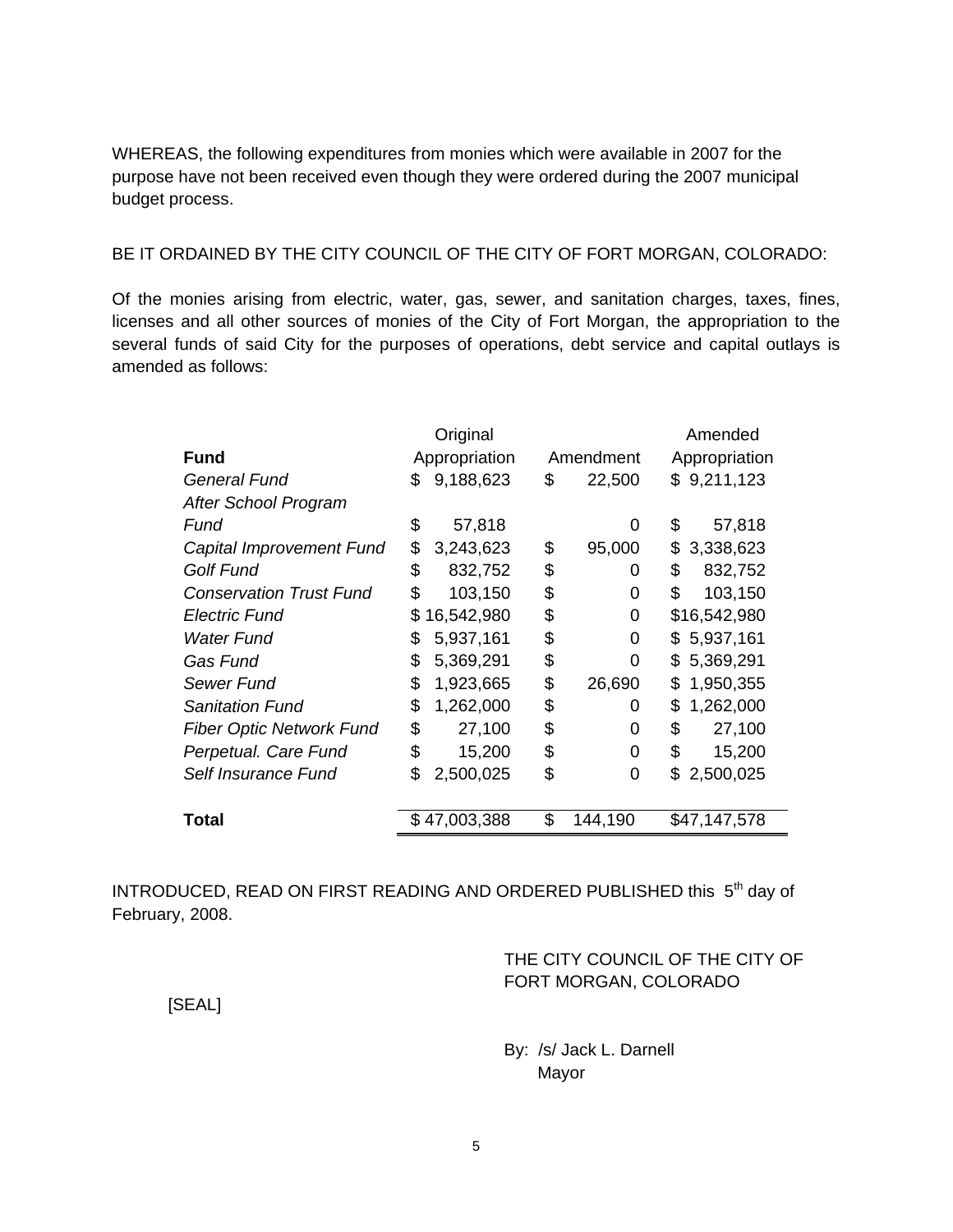ATTEST:

/s/ Andrea J. Strand City Clerk

#### **RESOLUTION:**

Councilmember Powers offered the following Resolution and moved for its adoption. His motion was seconded by Councilmember Shaver; said Resolution being in words, letters and figures as follows, to-wit:

BE IT RESOLVED BY THE COUNCIL OF THE CITY OF FORT MORGAN, COLORADO, that the foregoing Ordinance entitled above; and the same is hereby ordered published in the City of Fort Morgan, Colorado, not less than ten days before further consideration; and that said Ordinance again be presented to this Council at the expiration of said period of publication for final action thereof.

PASSED, APPROVED AND ADOPTED this 5th day of February, 2008, the vote upon roll call being as follows:

Ayes: Mayor Darnell; Councilmembers Deal, McAlister, Powers, Schafer, Shaver and Simmons. Nays: None.

### **POSTING THE STATUS OF THE DECLARATORY JUDGMENT ON THE CITY'S WEBSITE**

Attorney Wells stated that he felt the website had been a useful tool to provide information to citizens during the recent Charter change. He recommended that Council authorize the posting of open records and responses along with various filings by the parties in the Declaratory Judgment and counter suit involving The City of Fort Morgan and *The Fort Morgan Times*.

Councilmember Simmons offered a motion to post the various filings made by the parties in the declaratory judgment and counter suit on the City's website. Her motion was seconded by Councilmember Powers and duly carried.

Mayor Darnell stated that he would like to pursue a Resolution from the City of Fort Morgan to the Colorado Municipal League Policy Committee asking them to review legislation in 2009 regarding clarification to the language of executive sessions and attorney fees involved. Councilmember Powers asked that it be addressed at the February 19 meeting in order for him to take it to the Policy Committee meeting on February 28. It was decided to place the Resolution item for consideration on the February 19 agenda.

#### **CONSENT AGENDA**

Clerk Strand presented the Consent Agenda for Council consideration. Councilmember Simmons offered a Resolution to approve the Consent Agenda as presented and moved for its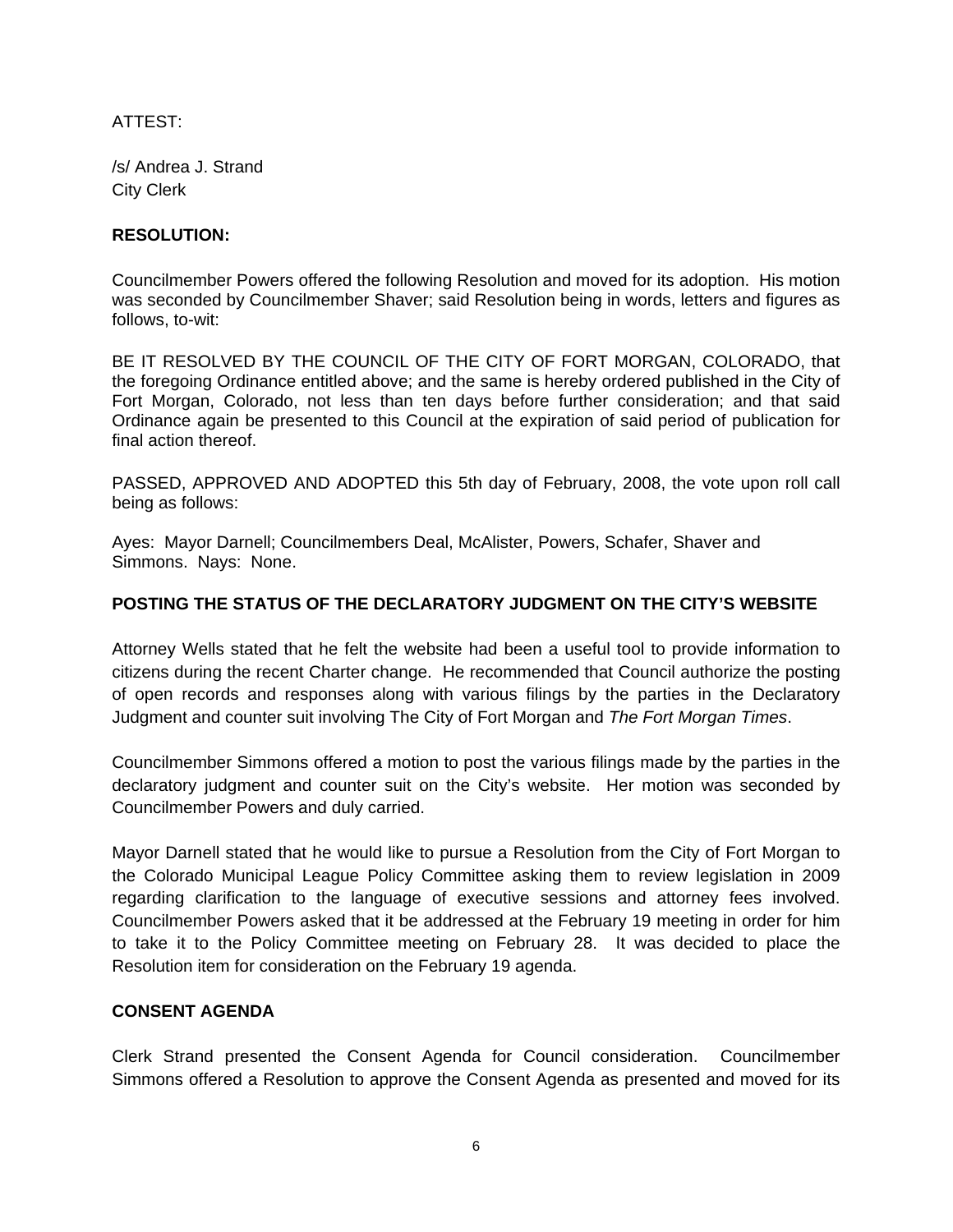adoption. Her motion was seconded by Councilmember Schafer; said Consent Agenda being in words, letters and figures as follows, to wit:

#### **CONSENT AGENDA**

- A. Approve the minutes from the January 8, 2008, meeting.
- B. Approve the minutes from the January 15, 2008, meeting.
- C. Approve the clarification of minutes from the August 21, 2007, meeting.
- D. Approve the application for renewal of a Hotel and Restaurant Liquor License for O'Sole Mio Inc., dba O'Sole Mio Trattoria Italiana, located at 322 Ensign Street, with a clear police investigation report.
- E. Approve the appointment to the Library Board of Lynn Pickering for a four-year term expiring on December 31, 2011.
- F. Approve the appointments to the Tree, Parks and Recreation Advisory Board of Steve Dunn for a term ending 2009, Cathy Shull for a term ending 2010, and Richard Reiber for a term ending 2010.
- G. Authorize the Mayor to sign the Application for Corporate Report of Changes for the Fort Morgan Municipal Golf Course, 3.2 Beer Liquor License. Direct Sharol Lyn Deal, Priscilla Jones, Andrea Strand and Michael Nagy to complete the Individual History Record and submit with finger print cards. Direct the City Clerk to file the completed application with the Morgan County Clerk as the Local Licensing Authority.
- H. Authorize the City Clerk to state the individual vote count for the Mayor Pro Tem position as voted on by City Council at the January 15 meeting. The vote count was Terry McAlister – 4 and James Powers – 3.
- I. Approve the bid from Westcrete Concrete of Fort Morgan, Colorado, in the amount of \$116,952.76 for the 2008 On-call Concrete Contractor Program.

All matters listed under Item 9, Consent Agenda, are considered to be routine business by the Council and will be enacted with a single motion and a single vote by roll call. There will be no separate discussion of these items. If discussion is deemed necessary, that item should be removed from the Consent Agenda and considered separately.

PASSED, APPROVED AND ADOPTED this  $5<sup>th</sup>$  day of February, 2008, the vote upon roll call being as follows: Ayes: Mayor Darnell; Councilmembers Deal, McAlister, Powers, Schafer, Shaver and Simmons. Nays: None.

### **PUBLIC COMMENT / AUDIENCE PARTICIPATION**

None.

### **REPORTS**

City Manager Michael Nagy reported that he is looking at the City's fiber optic utility and has been working with the State to clarify the Bean Pole project and the City auditor and a consultant to use this as a City utility. He reported that he is working with the County on the video conferencing for Municipal Court and also various other intergovernmental agency agreements with Morgan County. He has been in discussion with the ethanol plant and has replied to contract language; he is safeguarding water supply and looking at a fee for a cost structure. He stated it was more conservative than the parameters set by Council.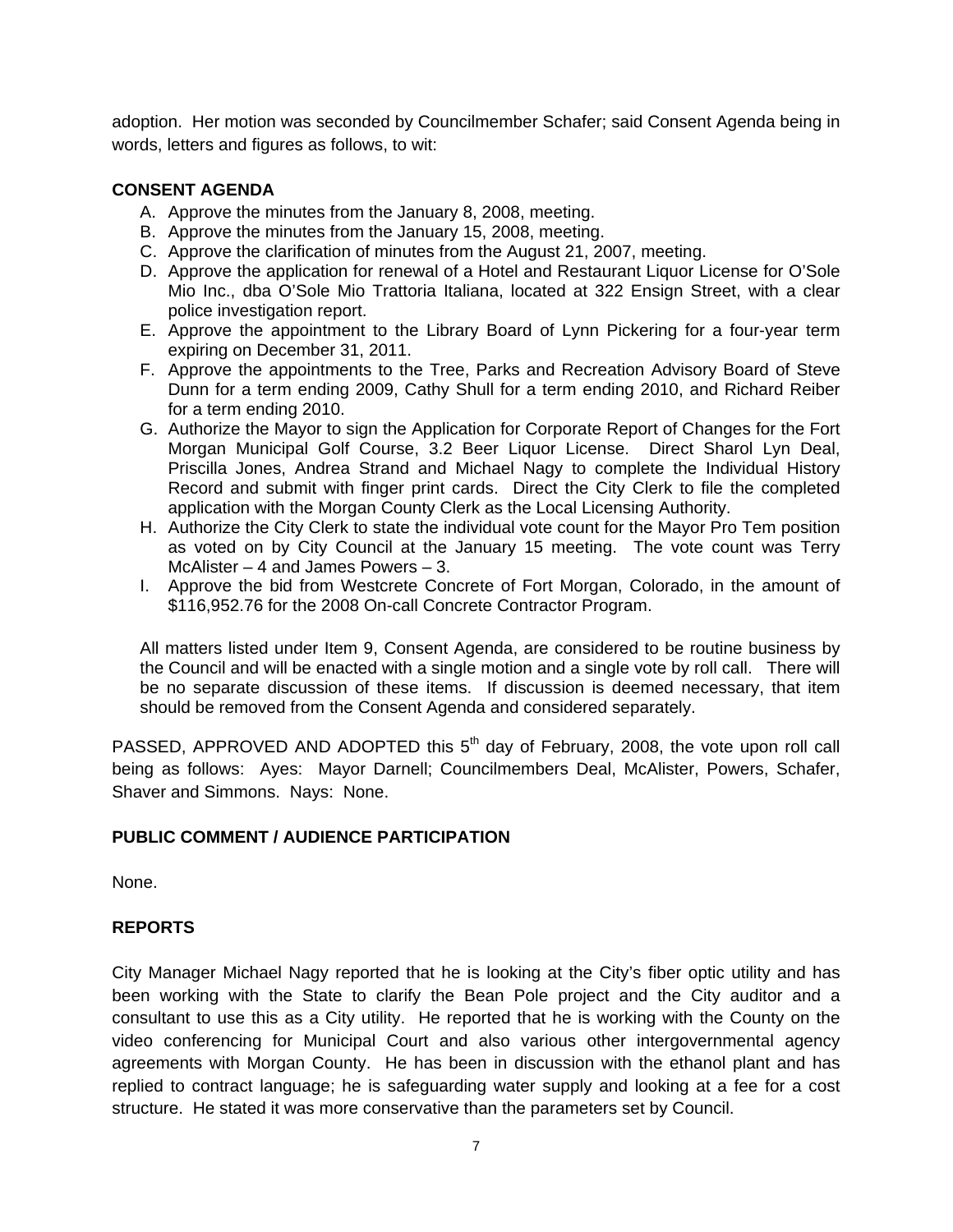Community Development Director Merrill informed Council of the upcoming Planning Commission meeting. The committee will look at a new site plan review ordinance, abandoning a street near Colorado Plains Medical Center and acquiring an abandoned easement. He and staff have met concerning blighted properties and have attended meetings with the downtown business owners.

Utility Director Dreessen reported that payments on the Barlow Road Lift Station are being withheld until Barlow Road is repaired. He announced that Mitch Church has assumed the position of Water Distribution/Collection Superintendent. He reported that he spoke with Colorado Department of Health and Environment concerning emergency use of wells and reported that an inspection was completed at the plant by the Environment Protection Agency for air quality. He reported that ten water lines have frozen and he reminded citizens to trickle their water if they have had a history of frozen water lines.

Utility Director Weimer stated he is working with Doug Linton on resolving a potential hazardous electric meter socket on a commercial building and reported that the Street Department is working to reduce the ice. He began working with Mike McFadden on the year-end Electric and Gas data entries for finance in preparation of the 2007 audit. He also reported that the Light and Power Department began researching an energy conservation plan. The Gas Department began replacing meters and he provided the status of reminder and shut-off notices for the Utility Billing Department.

Police Chief Kuretich informed Council and citizens of the Crime of the Week which involved recent thefts of contents from purses and wallets. He also provided strategies to reduce risks of becoming a victim.

City Clerk Strand reported one City Sales Tax License was issued in January.

# **BIDS, MEETINGS AND ANNOUNCEMENTS**

Clerk Strand announced that bids were being accepted for a four-inch trailer mounted self priming pump and for parcels of land in Industrial Park. She also announced the upcoming meetings for the Water Advisory Board, Health Fair, Senior Center Advisory Board, Council Meeting, Airport Advisory Committee and that City offices would be closed on Monday, February 18.

City Attorney Wells asked to announce the status on the newspaper. He is currently trying to work with *The Fort Morgan Times* to resolve the pending litigation which has been filed by both parties. He stated that *The Times* will not provide the City with a formal settlement offer, unless the City Council agrees to a settlement framework required by *The Times* and its attorney. Their attorney states, "I am not authorized to spend my client's time on settlement negotiations with you until we have an indication from the City that it is willing to conduct those negotiations within the framework that I have outlined several times, and that you have accurately